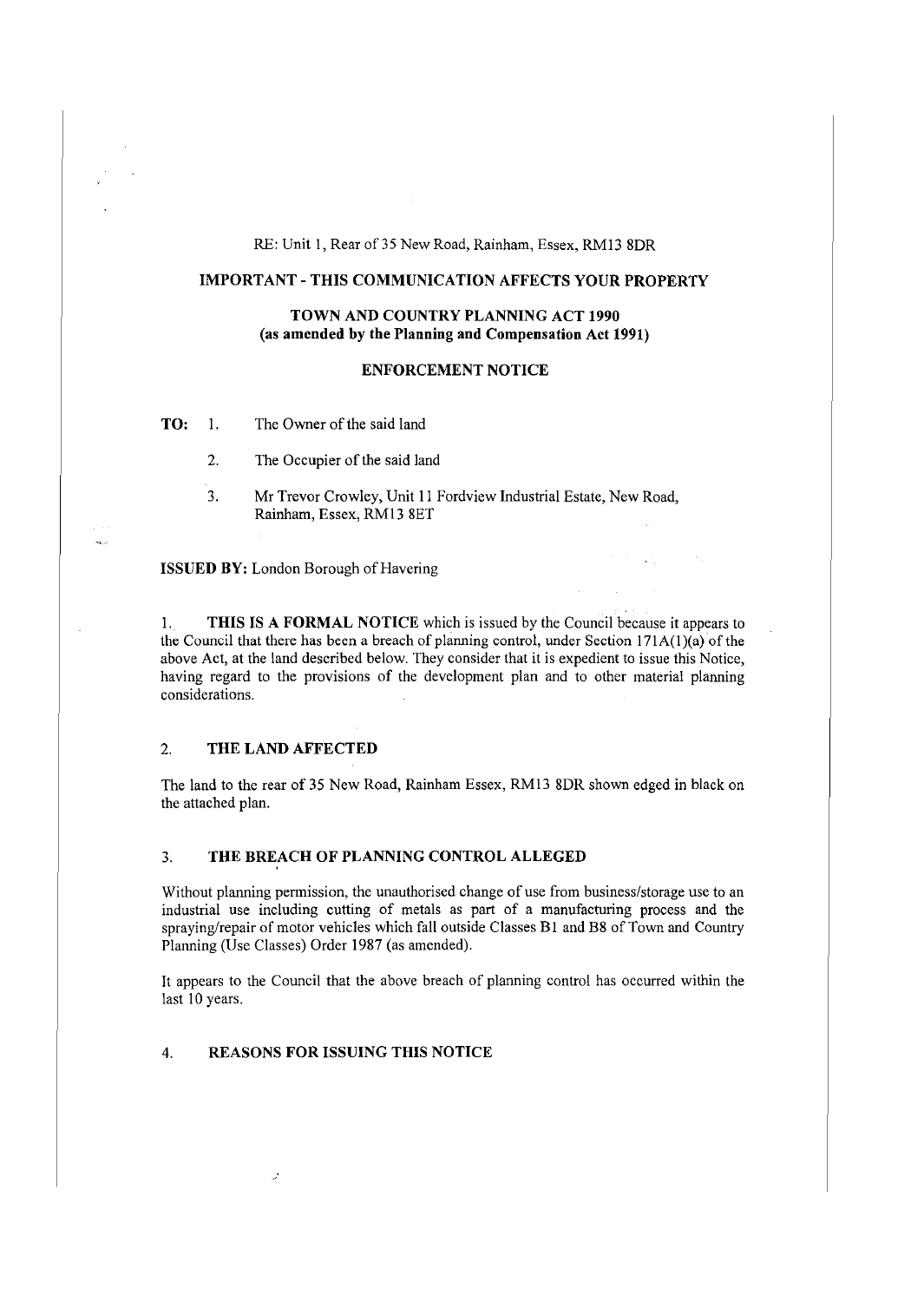The change of use has been undertaken without planning permission. Inspite of advisory letters from the Planning Service, the owners have not submitted a valid planning application to seek to remedy the breach.

It is considered that the unauthorised use, which is in close proximity to residential properties, is harmful to residential amenity by reason of noise disturbance, fumes and smells contrary to Policy ENVI of the Havering Unitary Development Plan. The continued activity also conflicts with the requirements of Policy EMP7 and the Supplementary Planning Guidance thereto.

The Council do not consider that this harm can be overcome by the use of planning conditions.

#### 5. **WHAT YOU ARE REQUIRED TO DO**

(1) The industrial use (including the cutting of metals as part of a manufacturing process and the repair/spraying of motor vehicles) ceases.

Time for compliance: 3 months from the effective date of this notice.

(2) all machinery, equipment, apparatus and vehicles brought on to the site in connection with the unauthorised use be removed.

Time for compliance: 3 months from the effective date of this notice.

(3) The site be used for no other use other than that falling within classes BI and B8 of the Town and Country Planning (Use Classes) Order 1987 (as amended) without planning permission

Time for compliance: 3 months from the effective date of this notice.

# 6. **WHEN THIS NOTICE TAKES EFFECT**

This Notice takes effect on 6 July 2005, unless an appeal is made against it beforehand

Dated: I June 2005

,•

Signed:

 $7, 4$  eal,

Authorised Officer

on behalf of London Borough of Havering Town Hall Main Road Romford RMI 3BD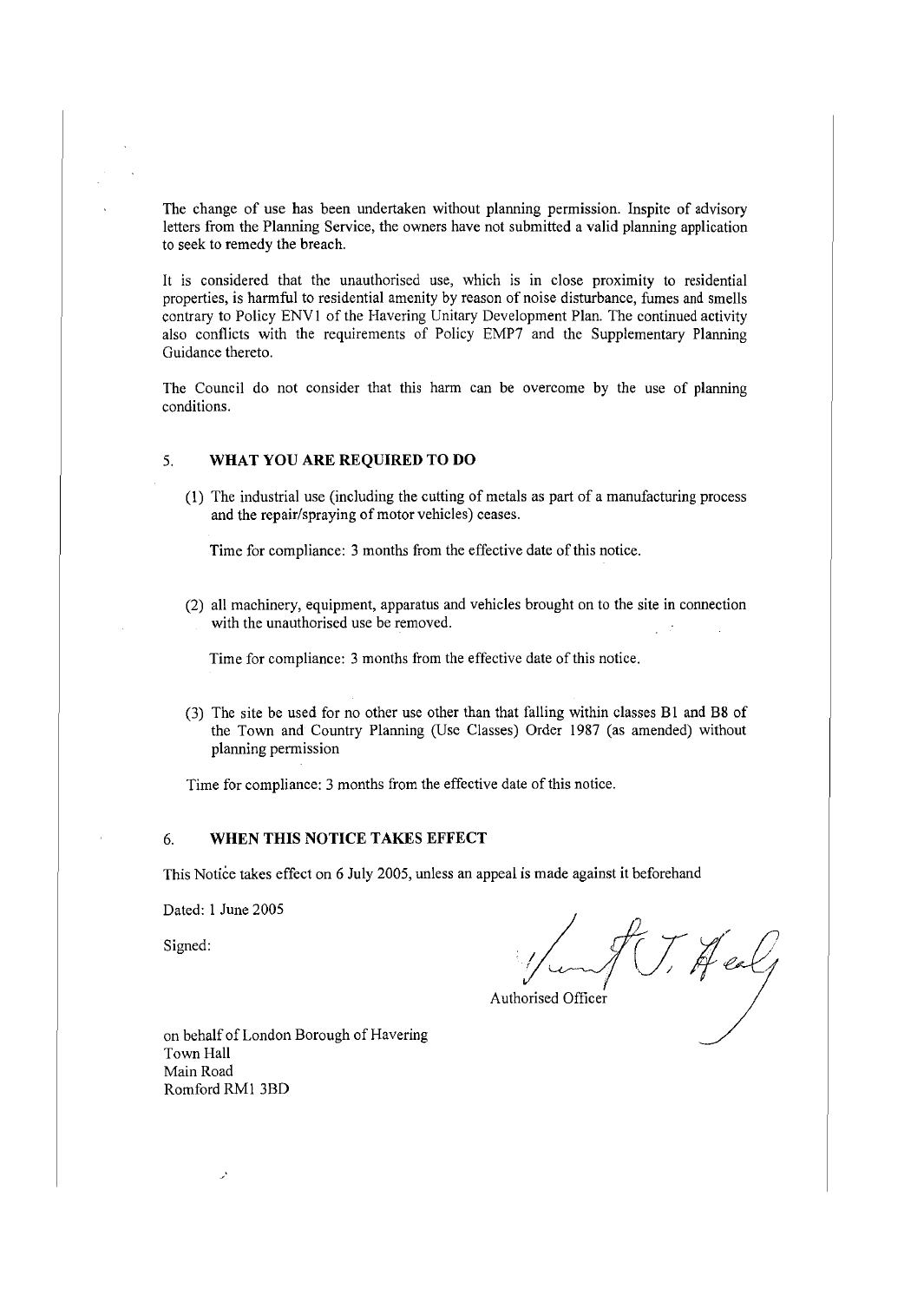## **YOUR RIGHT OF APPEAL**

You can appeal against this Enforcement Notice to the Secretary of State by the 6 July 2005. Further details are given in the attached explanatory note.

## **WHAT HAPPENS IF YOU DO NOT APPEAL**

If you do not appeal against this Enforcement Notice, it will take effect on 6 July 2005 and you must then ensure that the required steps for complying with it, for which you may be held responsible, are taken within the period specified in the Notice.

## **FAILURE TO COMPLY WITH AN ENFORCEMENT NOTICE WHICH HAS TAKEN EFFECT CAN RESULT IN PROSECUTION AND/OR REMEDIAL ACTION BY THE COUNCIL.**

#### **EXPLANATORY NOTES**

## **STATUTORY PROVISIONS**

A summary of Sections l 71A, l 71B and 172 to 177 of the Town and Country Planning Act 1990 (as amended) is enclosed with this Notice.

## **YOUR RIGHT OF APPEAL**

You can appeal against this Notice, but any appeal must be in writing and received, or posted (with the postage paid and properly addressed) in time to be received in the ordinary course of the post, by the Secretary of State before 6 July 2005. The enclosed booklet "Enforcement Appeals - A guide to Procedure" sets out your rights. Read it carefully. If you appeal you should use the enclosed appeal forms. Two copies are for you to send to the Secretary of State if you decide to appeal. The other is for you to keep as a duplicate for your own records. You should also send the Secretary of State a copy of the Enforcement Notice.

#### **GROUNDS OF APPEAL**

The grounds of appeal are set out in Section 174 of the Town and Country Planning Act 1991 and are also set out on pages 2 - 5 the enclosed appeal forms.

## **PLANNING APPLICATION FEE**

Should you wish to appeal on ground (a) - that planning permission should be granted for the unauthorised development - then a fee of £265 is payable both to the Secretary of State and to the Council. If the fees are not paid then that ground of appeal will not be valid.

# **STATEMENT ON GROUNDS OF APPEAL**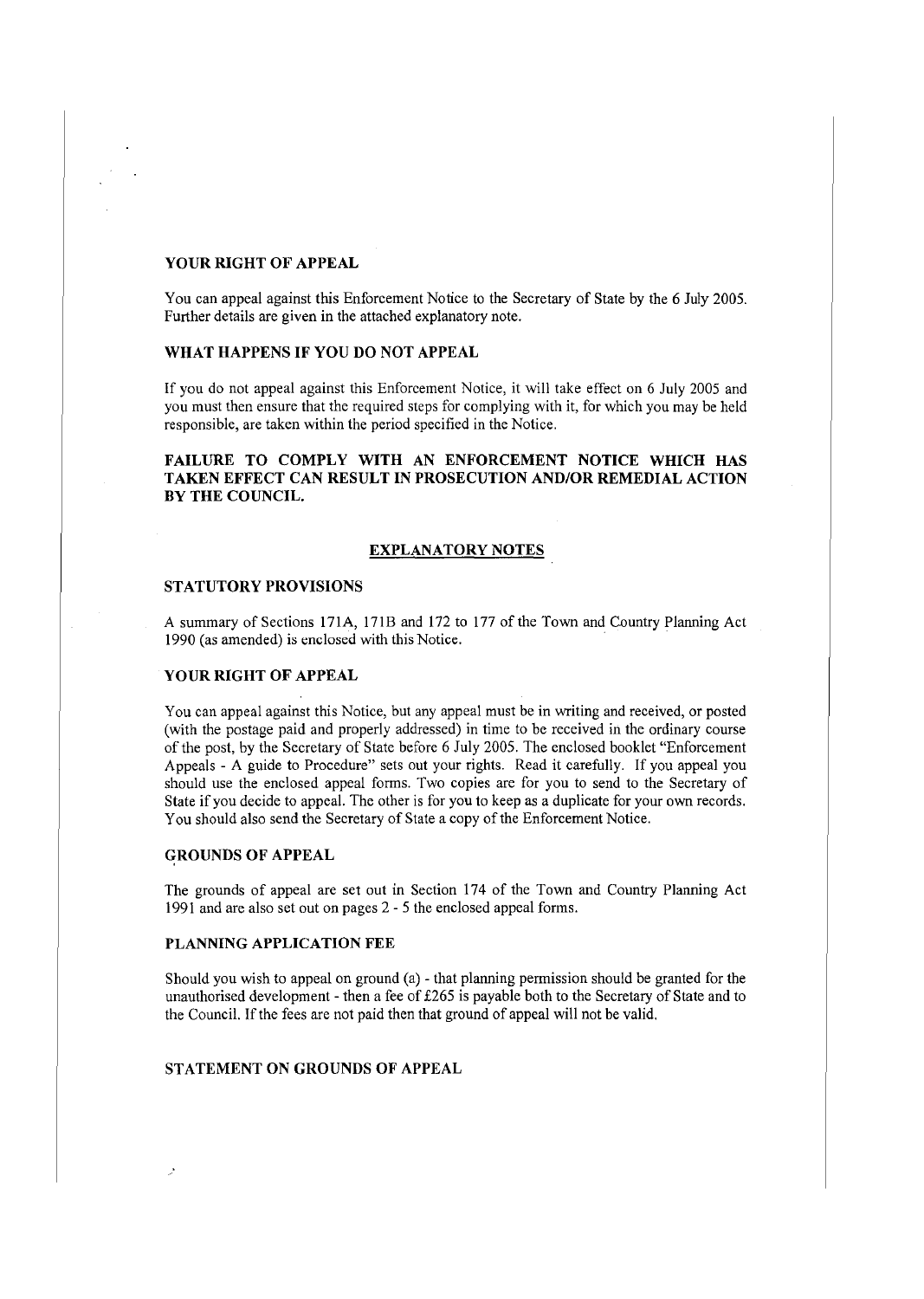You must submit to the Secretary of State, either when giving notice of appeal or within 14 days from the date on which the Secretary of State sends him a notice so requiring him, a statement in writing specifying the grounds on which you are appealing against the enforcement notice and stating briefly the facts on which you propose to rely in support of each of those grounds.

# **RECIPIENTS OF THE ENFORCEMENT NOTICE**

The names and addresses of all the persons on whom the Enforcement Notice has been served are:

- 1. The Owner of the said land
- 2. The Occupier of the said land
- 3. Mr Trevor Crowley, Unit 11 Fordview Industrial Estate, New Road, Rainham, Essex, RM13 SET